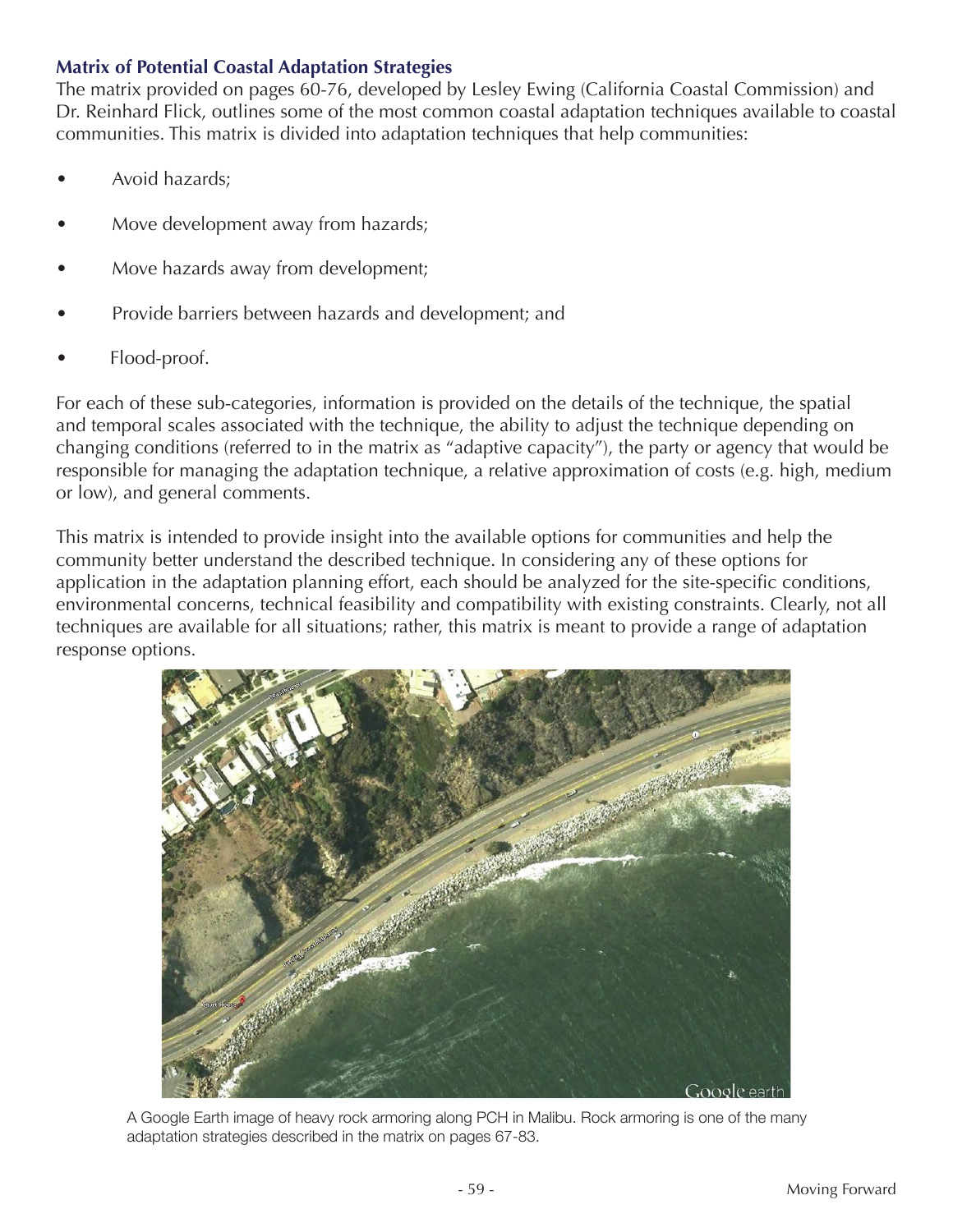#### Avoid Hazards

| General<br><b>Techniques</b> | <b>Technique</b><br><b>Details</b>       | <b>Spatial Scale</b>    | <b>Temporal Scale</b><br>(Implement/<br>Effective) | Adaptive<br>Capacity | <b>Responsible Party</b>                                                                                                      | Costs              | <b>Comments</b>                                                                                                                                                                                                                                                                               |
|------------------------------|------------------------------------------|-------------------------|----------------------------------------------------|----------------------|-------------------------------------------------------------------------------------------------------------------------------|--------------------|-----------------------------------------------------------------------------------------------------------------------------------------------------------------------------------------------------------------------------------------------------------------------------------------------|
| Land<br>Acquisition          | Fee Simple<br>Acquisition                | One or more<br>lots     | Short/<br>Long-term                                | Yes                  | Government,<br>Non-Governmental<br>Organization,<br>Homeowner<br>Association,<br>Geologic Hazard<br><b>Abatement District</b> | High               | Provides greatest control<br>over land use and hazard<br>response. Land can be<br>purchased from willing<br>sellers or by governments<br>using eminent domain.                                                                                                                                |
|                              | Conservation<br>Easements                | One or more<br>lots     | Short/<br>$Long-term -$<br>lessen with<br>time     | Yes                  | Government,<br>Non-Governmental<br>Organization,<br>Homeowner<br>Association,<br>Geologic Hazard<br><b>Abatement District</b> | Low to<br>Moderate | Provides less control than<br>fee simple acquisition. Can<br>be part of a permit action.<br>Land can be purchased<br>from willing sellers.                                                                                                                                                    |
|                              | <b>Transfer</b><br>Development<br>Credit | Jurisdiction,<br>Region | Moderate/<br>Long-term                             | Yes                  | Government,<br>Geologic Hazard<br><b>Abatement District</b>                                                                   | Low to<br>Moderate | Provides fee simple<br>acquisition of high hazard<br>lots. Takes time to set up<br>TDC Program and develop<br>criteria for hazardous<br>lot acquisitions. Costs<br>to administer are low.<br>Acquisition costs paid<br>by developers. Cost of<br>coastal land may make<br>program infeasible. |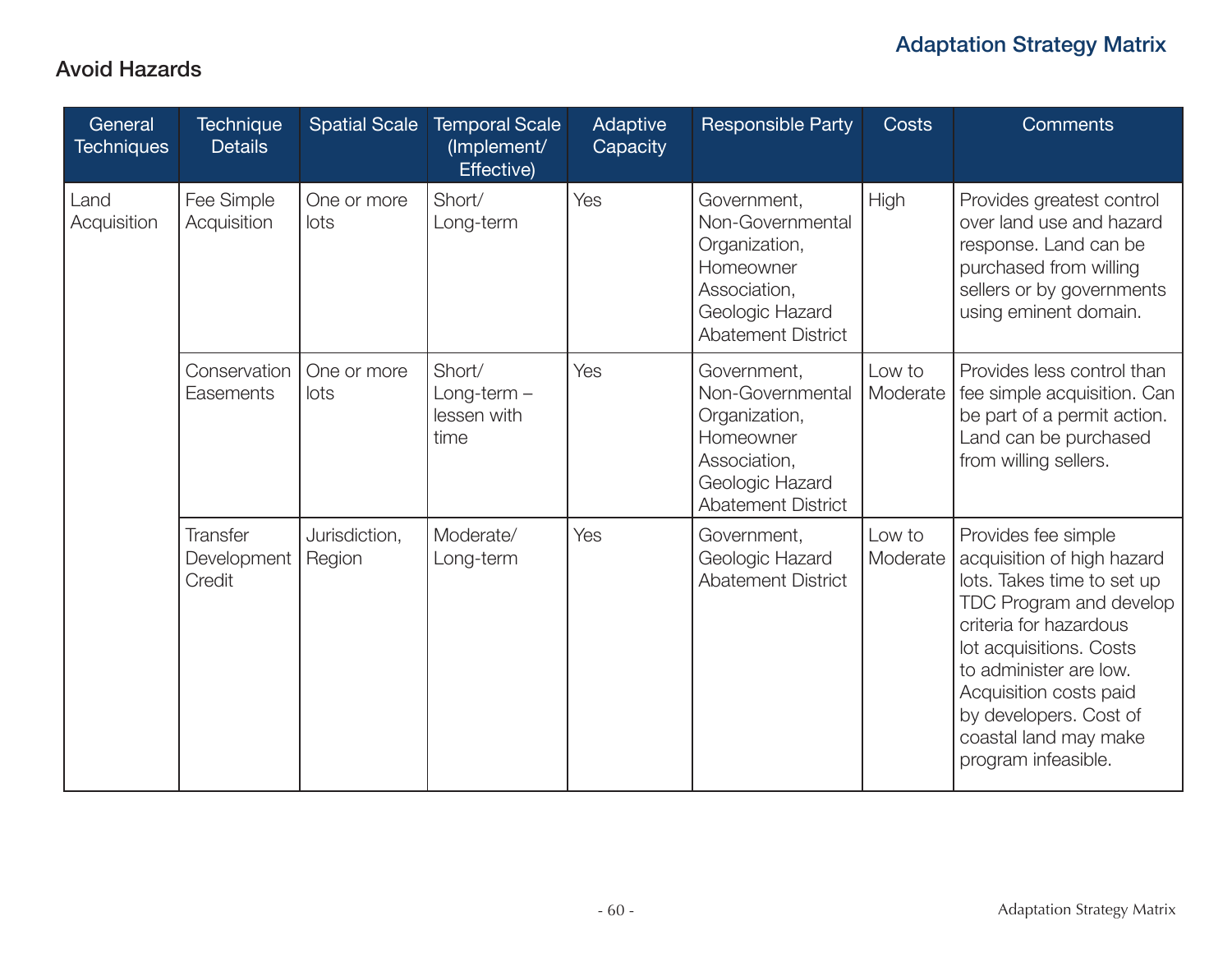## Move Development Away from Hazards

| General<br><b>Techniques</b> | <b>Technique</b><br><b>Details</b> | <b>Spatial Scale</b> | <b>Temporal Scale</b><br>(Implement/<br>Effective)  | Adaptive<br>Capacity | <b>Responsible Party</b>                                                                                                      | <b>Costs</b>        | <b>Comments</b>                                                                                                                                                                                 |
|------------------------------|------------------------------------|----------------------|-----------------------------------------------------|----------------------|-------------------------------------------------------------------------------------------------------------------------------|---------------------|-------------------------------------------------------------------------------------------------------------------------------------------------------------------------------------------------|
| Land<br>Acquisition          | (see above)                        |                      |                                                     |                      |                                                                                                                               |                     |                                                                                                                                                                                                 |
| Managed<br>Retreat           |                                    | One or more<br>lots  | Moderate/<br>$Long-term -$<br>Increase with<br>time | Yes                  | Government,<br>Homeowner<br>Association,<br>Geologic Hazard<br><b>Abatement District</b>                                      | Moderate            | Best if included in initial<br>design to allow phased<br>removal of development.<br>Costs paid by owners with<br>or without government or<br>non-profit contributions.                          |
| Rolling<br>Easements         |                                    | One or more<br>lots  | Moderate/<br>$Long-term -$<br>Increase with<br>time | Yes                  | Government,<br>Non-Governmental<br>Organization,<br>Homeowner<br>Association,<br>Geologic Hazard<br><b>Abatement District</b> | Moderate<br>to high | Easements acquired by<br>government or NGO.<br>Costs to acquire will be<br>likely to vary indirectly with<br>risk.                                                                              |
| Setbacks                     |                                    | One or more<br>lots  | Moderate/<br>$Long-term -$<br>Lessen with<br>time   | Not normally         | Government,<br>Homeowner<br>Association,<br>Geologic Hazard<br><b>Abatement District</b>                                      | Low                 | Setback provides<br>protection from hazard<br>until setback is gone.<br>Variable cost to developer<br>and/or homeowner -<br>foregoing use of some<br>portions of the property.                  |
| Elevation                    |                                    | One or more<br>lots  | Moderate/<br>$Long-term -$<br>Lessen with<br>time   | Not normally         | Government,<br>Homeowner<br>Association,<br>Geologic Hazard<br><b>Abatement District</b>                                      | Low to<br>moderate  | Elevation provides<br>protection from ocean<br>hazards. May introduce<br>other risks from slope<br>instability, etc. Need<br>to include access and<br>utilities for long-term<br>effectiveness. |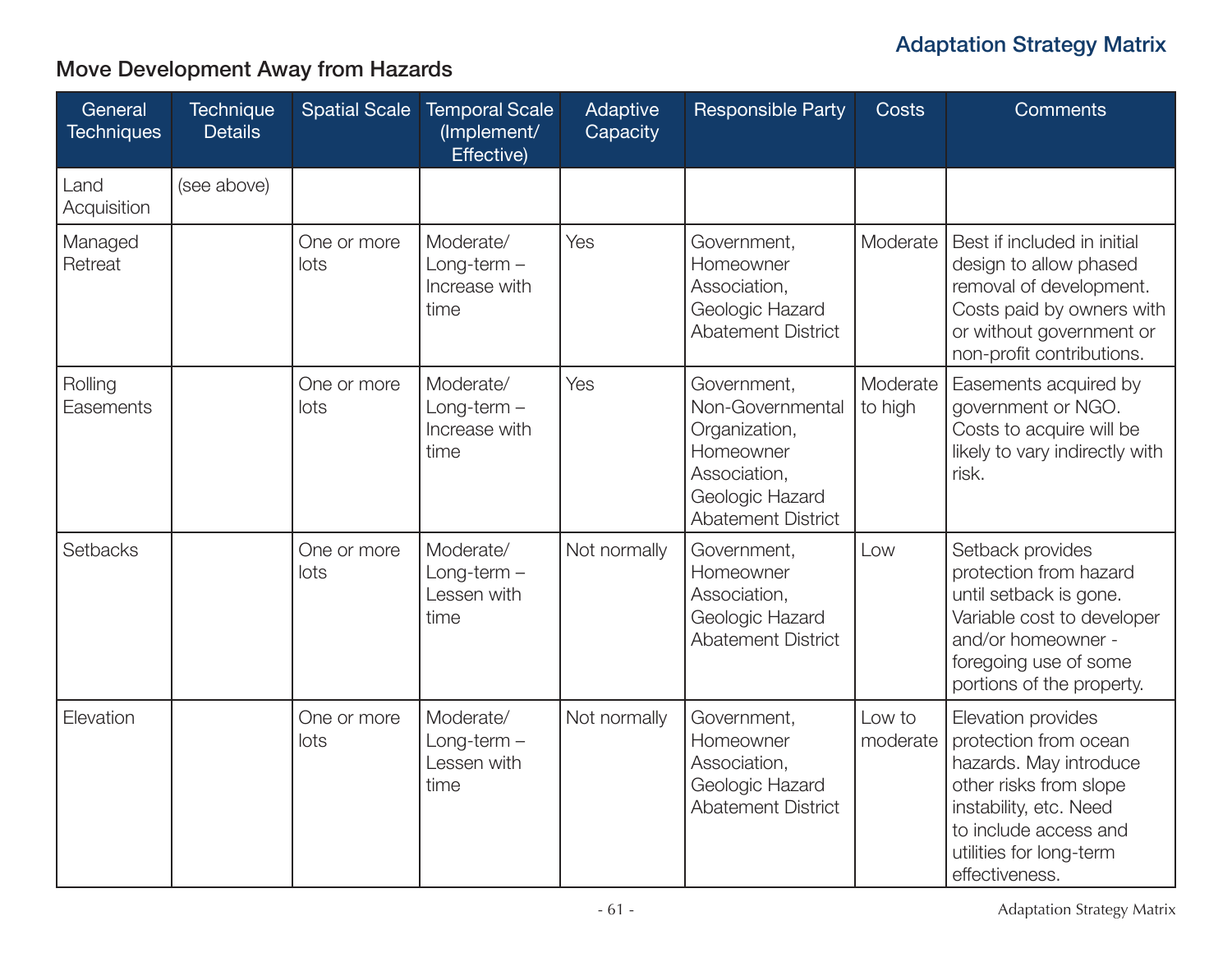## Move Hazards Away from Development

| General<br><b>Techniques</b>                     | <b>Technique</b><br><b>Details</b> | <b>Spatial Scale</b>     | <b>Temporal Scale</b><br>(Implement/<br>Effective) | Adaptive<br>Capacity | <b>Responsible Party</b>                                        | <b>Costs</b>         | <b>Comments</b>                                                                                                                                                                                                                                                                                                                                                                                         |
|--------------------------------------------------|------------------------------------|--------------------------|----------------------------------------------------|----------------------|-----------------------------------------------------------------|----------------------|---------------------------------------------------------------------------------------------------------------------------------------------------------------------------------------------------------------------------------------------------------------------------------------------------------------------------------------------------------------------------------------------------------|
| Maintain<br>or Restore<br>Natural<br>Sand Supply | Remove<br>dams                     | Region/<br>watershed     | Long time/<br>Long-term                            | <b>No</b>            | Government,<br>Water Board,<br>Non-Governmental<br>Organization | High to<br>Very High | Only effective if stream<br>flows are sufficient to<br>move sediment to the<br>coast. Raises difficult<br>engineering issues if sand<br>must be moved to the<br>coast. Involves multiple<br>jurisdictions. But, dam<br>removal is occurring with<br>as yet unknown benefits.                                                                                                                            |
|                                                  | By-pass<br>sand around<br>dams     | Region/<br>Littoral cell | Moderate/<br>As long as<br>continued               | Yes                  | Government, Water<br><b>Board</b>                               | High to<br>Very High | Only effective if stream<br>flows are sufficient to<br>move sediment to the<br>coast. Raises difficult<br>engineering issues if sand<br>must be moved to the<br>coast. Feasibility for large<br>volumes is unlikely, since<br>sand transportation cost to<br>the coast is high, and may<br>have unacceptable traffic<br>and air quality impacts as<br>well as barriers to truck<br>access at the beach. |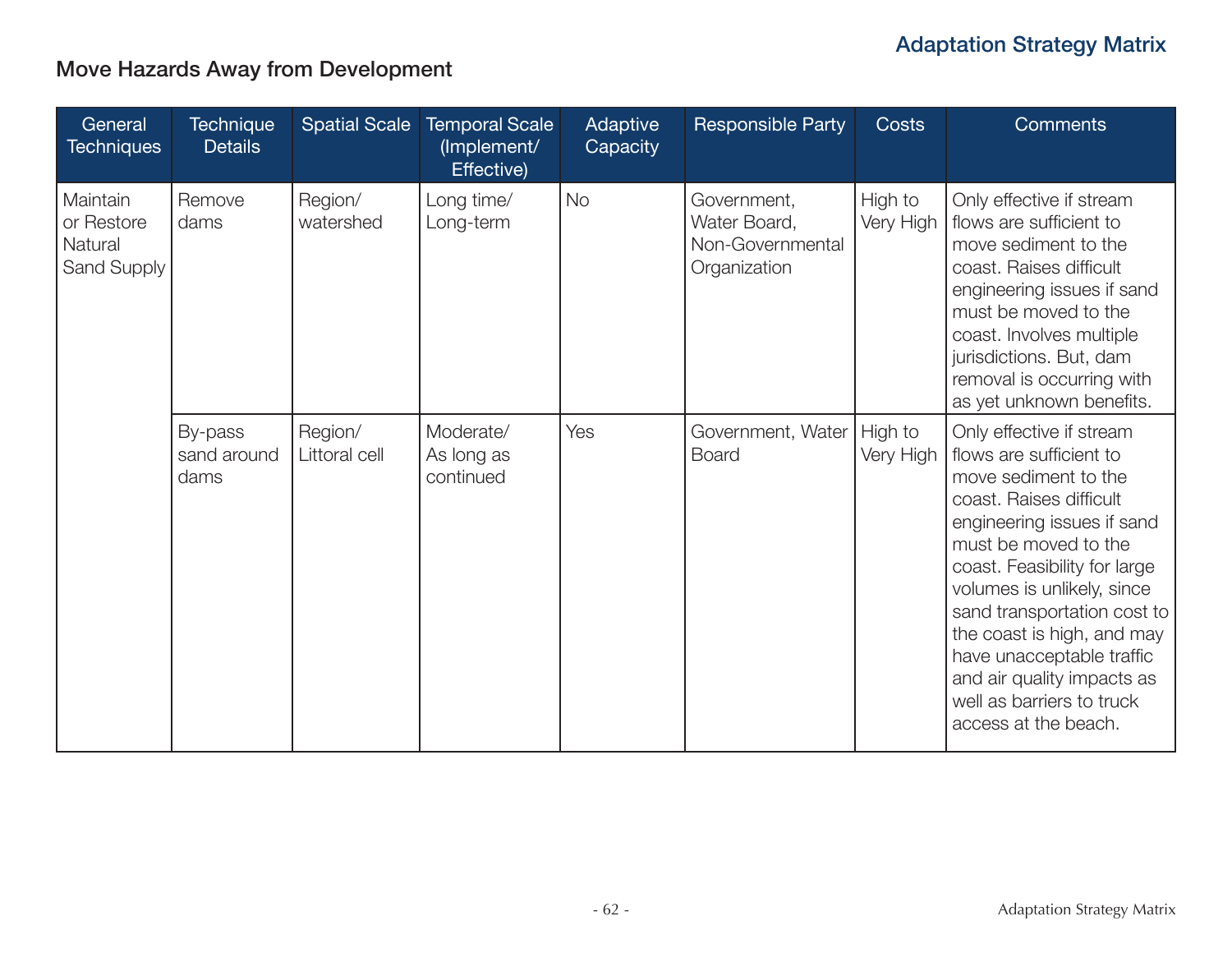| General<br><b>Techniques</b>                                                        | Technique<br><b>Details</b>                 | <b>Spatial Scale</b>            | <b>Temporal Scale</b><br>(Implement/<br>Effective) | Adaptive<br>Capacity | <b>Responsible Party</b>                                                                                                      | <b>Costs</b>        | <b>Comments</b>                                                                                                                                                                                                                                                                                                                                                                                             |
|-------------------------------------------------------------------------------------|---------------------------------------------|---------------------------------|----------------------------------------------------|----------------------|-------------------------------------------------------------------------------------------------------------------------------|---------------------|-------------------------------------------------------------------------------------------------------------------------------------------------------------------------------------------------------------------------------------------------------------------------------------------------------------------------------------------------------------------------------------------------------------|
| Maintain<br>or Restore<br>Natural<br>Sand Supply                                    | Harbor<br>dredging or<br>By-passing         | Region/<br><b>Littoral Cell</b> | On-going/<br>As long as<br>continued               | Yes                  | Government,<br>Harbor district                                                                                                | Moderate<br>to High | Dredging is often<br>necessary for harbor<br>maintenance. Historically,<br>this has been a major<br>source of nourishment<br>sand in certain locations.<br>Testing and placing sand<br>on beaches often adds<br>only a marginal cost.                                                                                                                                                                       |
| Improve or<br>Augment<br>Sand<br>Supplies/<br><b>Beneficial</b><br>Reuse of<br>Sand | Interrupt rip<br>currents                   | Local                           | Long time/<br>As long as<br>continued              | Yes                  | Government                                                                                                                    | High                | Complex engineering<br>issue.<br>Unlikely to be feasible<br>even for fixed rip currents<br>located at structures or<br>geomorphic features. This<br>is an unproven idea likely<br>not suitable to high tide-<br>range environments with<br>public opposition to surf-<br>zone structures and likely<br>high cost. Effects would<br>be similar to offshore<br>breakwaters with less<br>guarantee of success. |
|                                                                                     | Nourish with<br>coarser sand<br>than native | Multiple lot/<br>Region         | Moderate/<br>As long as<br>continued               | Yes                  | Government,<br>Non-Governmental<br>Organization,<br>Homeowner<br>Association,<br>Geologic Hazard<br><b>Abatement District</b> | High                | This approach is widely<br>used by engineers to<br>increase the lifetime of<br>beach replenishment<br>projects. Feasibility<br>depends on availability of<br>suitable sand sources.                                                                                                                                                                                                                         |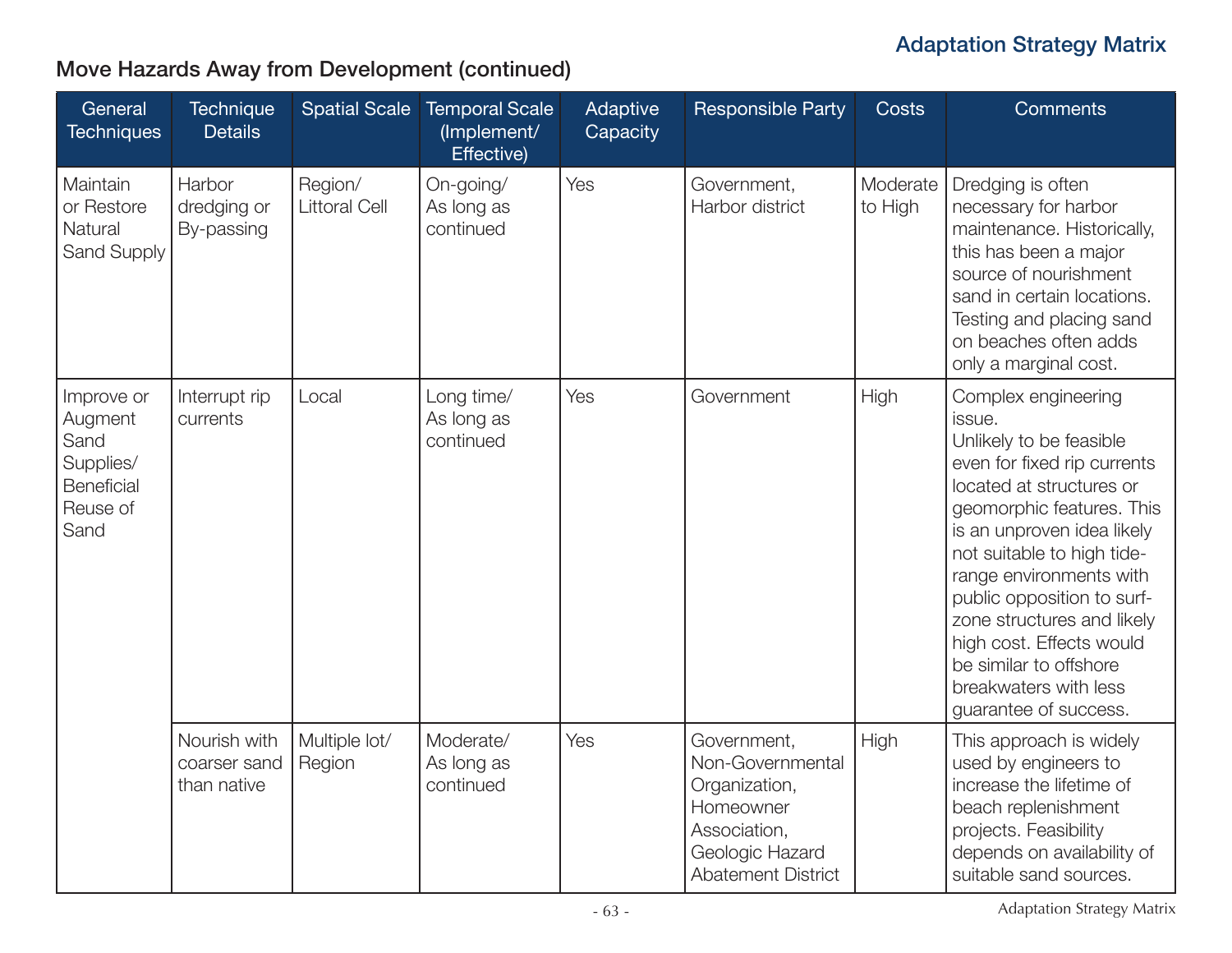| General<br><b>Techniques</b>                                                 | <b>Technique</b><br><b>Details</b>       | <b>Spatial Scale</b>            | <b>Temporal Scale</b><br>(Implement/<br>Effective) | Adaptive<br>Capacity | <b>Responsible Party</b> | <b>Costs</b>        | <b>Comments</b>                                                                                                                                                                                                                                                                                                                                                                                                       |
|------------------------------------------------------------------------------|------------------------------------------|---------------------------------|----------------------------------------------------|----------------------|--------------------------|---------------------|-----------------------------------------------------------------------------------------------------------------------------------------------------------------------------------------------------------------------------------------------------------------------------------------------------------------------------------------------------------------------------------------------------------------------|
| Improve or<br>Augment<br>Sand<br>Supplies/<br>Beneficial<br>Reuse of<br>Sand | Canyon<br>Interceptors                   | Region/<br><b>Littoral Cell</b> | Long time/<br>As long as<br>continued              | Yes                  | Government               | Very High           | Complex and unproven<br>engineering concept<br>that would need detailed<br>studies to determine<br>feasibility. Likelihood of<br>success is not knowable<br>since the amount of<br>offshore sand loss in<br>canyons versus offshore<br>losses along the beach is<br>unknown.                                                                                                                                          |
| Sources<br>of Beach<br>Material                                              | <b>Offshore</b><br>Sand                  | Multiple lot/<br>Region         | Short to<br>moderate/<br>As long as<br>continued   | Yes                  |                          | Moderate<br>to High | Costs very dependent<br>on scale --- mobilizing<br>the dredge is a fixed cost<br>regardless of volume<br>delivered.                                                                                                                                                                                                                                                                                                   |
|                                                                              | Reservoir<br>and Debris<br><b>Basins</b> | A few lots to<br>multiple lots  | Moderate/<br>As long as<br>continued               | Yes                  |                          | High to<br>extreme  | Sand testing important.<br>Sorting and handling<br>costs can be large. No<br>unit savings on transport<br>costs with larger volumes<br>moved. Feasibility is<br>unlikely for large volumes,<br>since sand transportation<br>cost to the coast is<br>high, and may have<br>unacceptable traffic and<br>air quality impacts as well<br>as barriers to truck access<br>at the beach. Involves<br>multiple jurisdictions. |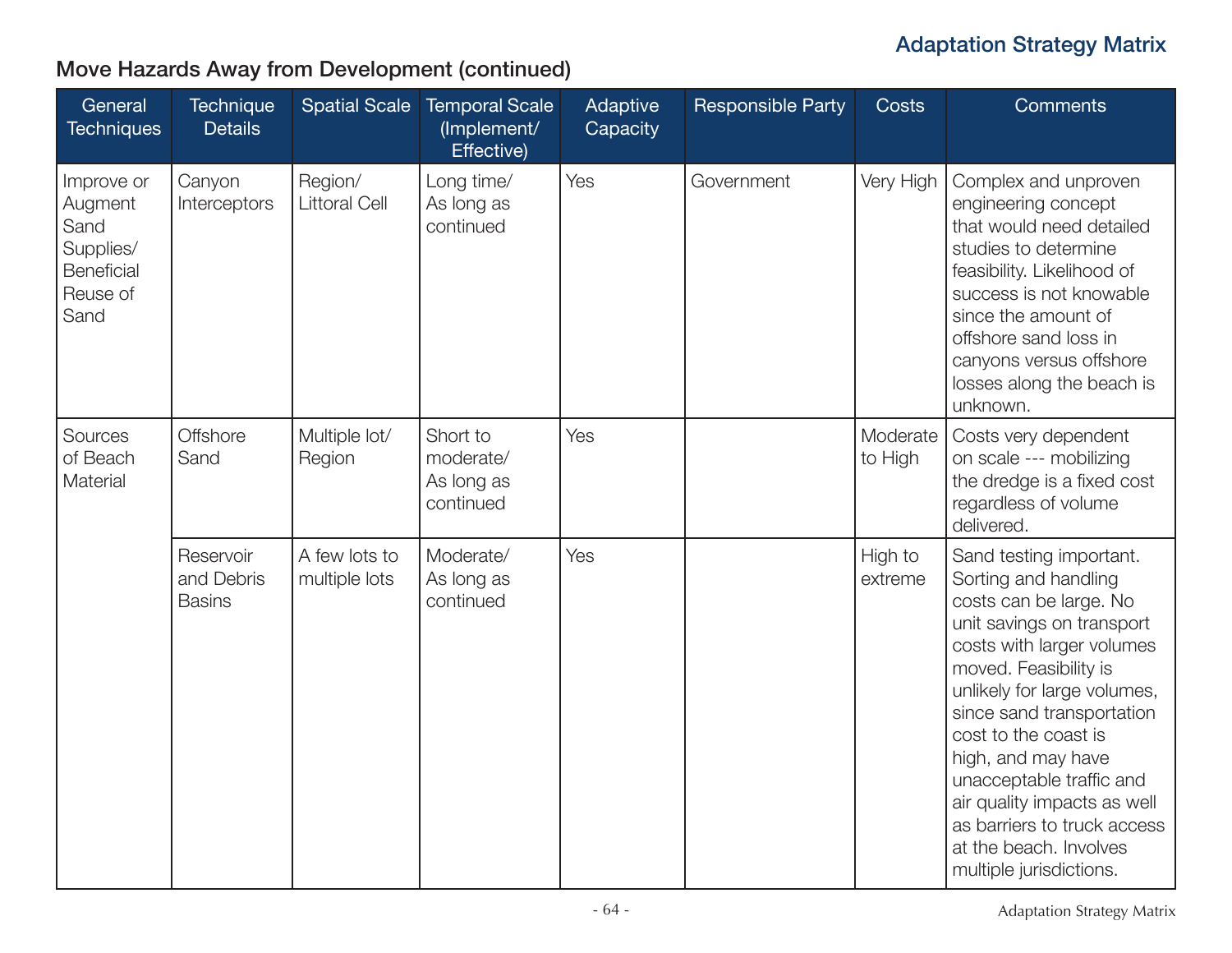| General<br><b>Techniques</b>           | <b>Technique</b><br><b>Details</b> | <b>Spatial Scale</b>            | <b>Temporal Scale</b><br>(Implement/<br>Effective) | Adaptive<br>Capacity | <b>Responsible Party</b>                                                                                                       | <b>Costs</b>         | <b>Comments</b>                                                                                                                                                                       |
|----------------------------------------|------------------------------------|---------------------------------|----------------------------------------------------|----------------------|--------------------------------------------------------------------------------------------------------------------------------|----------------------|---------------------------------------------------------------------------------------------------------------------------------------------------------------------------------------|
| Sources<br>of Beach<br>Material        | Back-<br>passing                   | Region/<br><b>Littoral Cell</b> | Moderate/<br>As long as<br>continued               | Yes                  |                                                                                                                                | Moderate<br>to high  | Sand quality normally<br>compatible with existing<br>beach material. This<br>method holds promise<br>since fixed plants can be<br>used and engineering<br>basis is relatively simple. |
|                                        | Cobbles                            | A few lots to<br>multiple lots  | Moderate to<br>long/<br>As long as<br>continued    | Yes                  |                                                                                                                                | High to<br>Very high | Cobble sources are<br>limited.<br>Poses environmental<br>concerns for beaches<br>without existing cobble.                                                                             |
|                                        | Crushed<br>glass                   | A few lots to<br>multiple lots  | Moderate to<br>long/<br>As long as<br>continued    | Yes                  |                                                                                                                                | Very high            | Crushed glass would need<br>to be tumbled to round off<br>sharp edges.<br>Handling costs would be<br>high.                                                                            |
| Retention of<br>Sand/Beach<br>Material | Beach<br><b>Berms</b>              | A few lots to<br>multiple lots  | Short/<br>As long as<br>continued                  | Yes                  | Government,<br>Non-Governmental<br>Organization,<br>Homeowners<br>Association,<br>Geologic Hazard<br><b>Abatement District</b> | Low                  | May need to be repeated<br>multiple times a season.<br>Source of sand should be<br>identified. State sovereign<br>land issues arise.                                                  |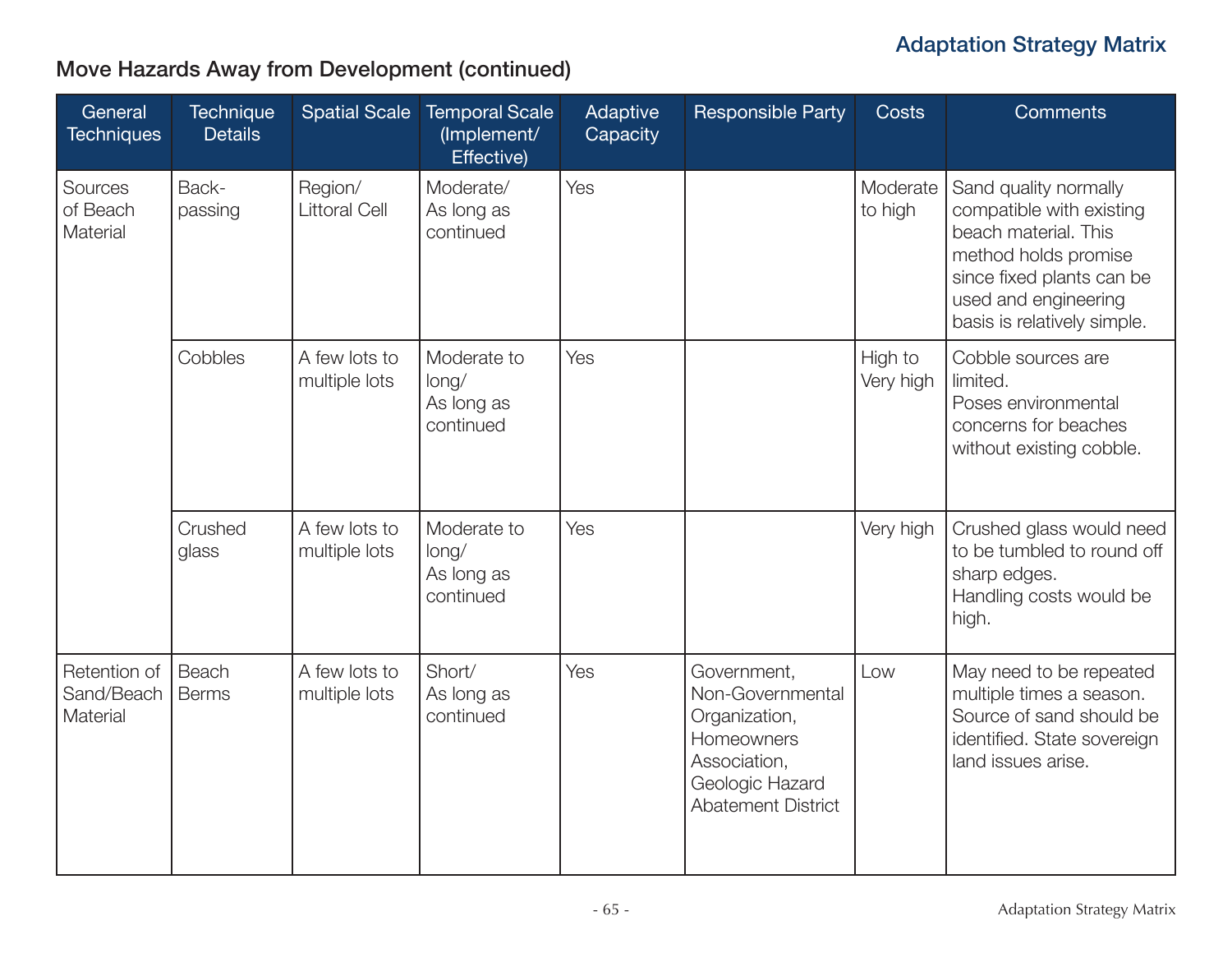| General<br><b>Techniques</b>           | <b>Technique</b><br><b>Details</b> | <b>Spatial Scale</b>            | <b>Temporal Scale</b><br>(Implement/<br>Effective) | Adaptive<br>Capacity | <b>Responsible Party</b>                                                                                                               | <b>Costs</b> | <b>Comments</b>                                                                                                                                                                                                                                                                     |
|----------------------------------------|------------------------------------|---------------------------------|----------------------------------------------------|----------------------|----------------------------------------------------------------------------------------------------------------------------------------|--------------|-------------------------------------------------------------------------------------------------------------------------------------------------------------------------------------------------------------------------------------------------------------------------------------|
| Retention of<br>Sand/Beach<br>Material | Groins                             | Region/<br><b>Littoral Cell</b> | Long/<br>Moderate to<br>long                       | Yes                  | Government,<br>Homeowners<br>Association,<br>Geologic Hazard<br><b>Abatement District</b>                                              | Very high    | Engineering issue. Pre-<br>fill likely to be required<br>to minimize downcoast<br>impacts. Sensitive to<br>orientation of waves<br>and sediment supplies<br>and transport direction<br>and magnitude. Public<br>opposition to structures is<br>an issue that needs to be<br>solved. |
|                                        | <b>Jetties</b>                     | Region/<br><b>Littoral Cell</b> | Long/<br>Long                                      | <b>No</b>            | Government,<br><b>Harbor District</b>                                                                                                  | Very High    | Engineering issue.<br>Normally only used<br>at river mouths and<br>harbor entrances. Public<br>opposition to structures is<br>an issue that needs to be<br>solved.                                                                                                                  |
|                                        | Dune<br>Nourishment                | A few lots to<br>multiple lots  | Moderate/<br>As long as<br>continued               | Yes                  | Government,<br>Non-Governmental<br>Organization,<br>Homeowners<br>Association,<br>Geologic Hazard<br>Abatement District,<br>individual |              | Limited application in CA,<br>since few beaches depend<br>on dune storage of sand,<br>especially in southern<br>California.                                                                                                                                                         |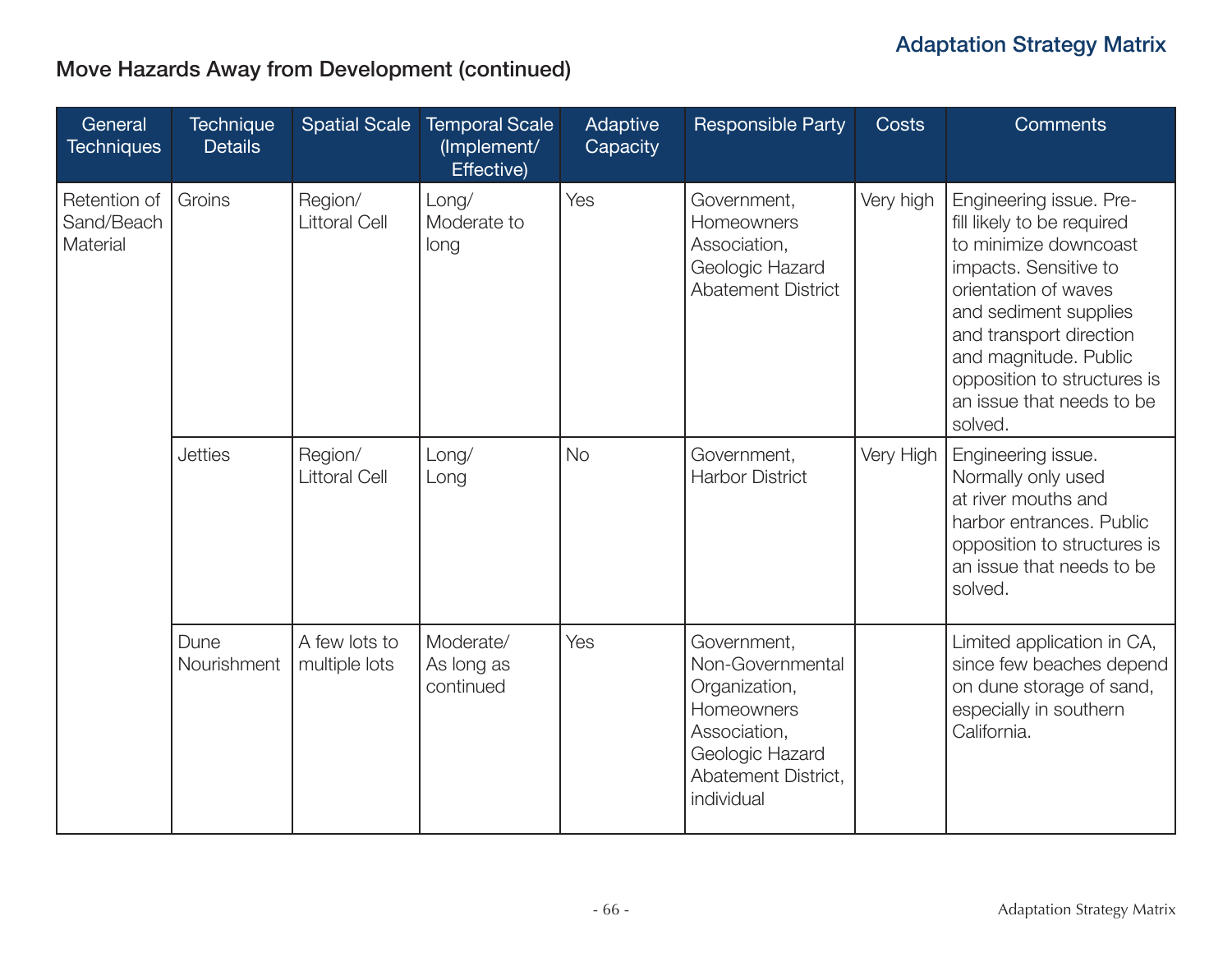| General<br><b>Techniques</b>           | <b>Technique</b><br><b>Details</b> | <b>Spatial Scale</b>            | <b>Temporal Scale</b><br>(Implement/<br>Effective) | Adaptive<br>Capacity | <b>Responsible Party</b>              | <b>Costs</b> | <b>Comments</b>                                                                                                                                                                                                                                                                                                                                                                                       |
|----------------------------------------|------------------------------------|---------------------------------|----------------------------------------------------|----------------------|---------------------------------------|--------------|-------------------------------------------------------------------------------------------------------------------------------------------------------------------------------------------------------------------------------------------------------------------------------------------------------------------------------------------------------------------------------------------------------|
| Retention of<br>Sand/Beach<br>Material | <b>Breakwaters</b>                 | Region/<br><b>Littoral Cell</b> | Long/<br>Long                                      | <b>No</b>            | Government,<br><b>Harbor District</b> | High         | Proven effective<br>and feasible, Public<br>opposition to structures,<br>especially ones that<br>directly impact surfing,<br>is an issue that needs<br>to be solved. Presents<br>potential swimming and<br>boating safety hazards.<br>Construction cost is high,<br>but benefits are long-term.<br>Santa Monica Breakwater<br>is about 80 years old and<br>functions well with little<br>maintenance. |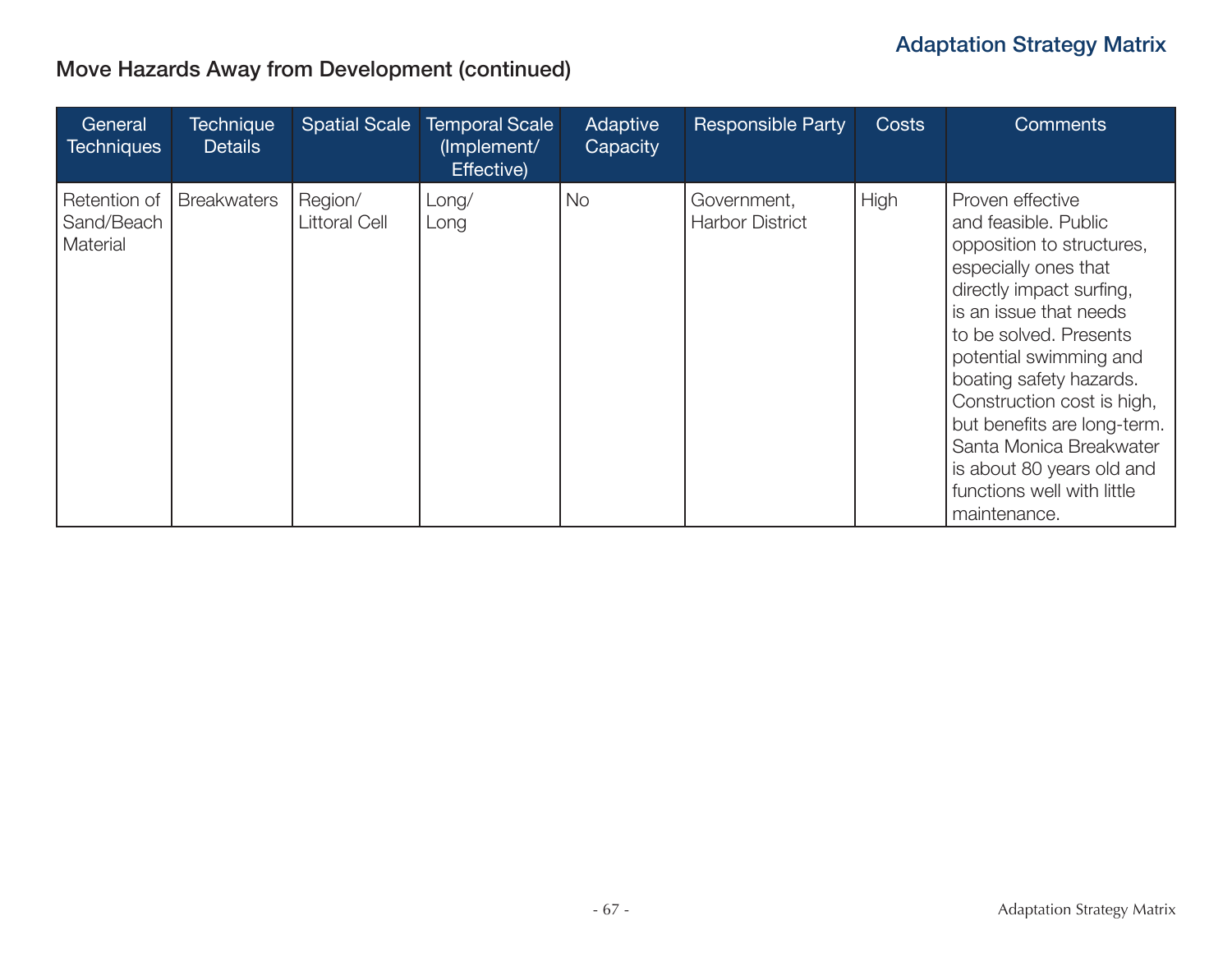| General<br><b>Techniques</b>                                        | <b>Technique</b><br><b>Details</b> | <b>Spatial Scale</b>           | <b>Temporal Scale</b><br>(Implement/<br>Effective) | Adaptive<br>Capacity | <b>Responsible Party</b>                                                                                                               | <b>Costs</b>   | <b>Comments</b>                                                                                                                                                                                                                                                                                                                                                                                                      |
|---------------------------------------------------------------------|------------------------------------|--------------------------------|----------------------------------------------------|----------------------|----------------------------------------------------------------------------------------------------------------------------------------|----------------|----------------------------------------------------------------------------------------------------------------------------------------------------------------------------------------------------------------------------------------------------------------------------------------------------------------------------------------------------------------------------------------------------------------------|
| Innovative<br>Options for<br>Retention of<br>Sand/Beach<br>Material | Perched<br>beach                   | A few lots to<br>multiple lots | Long/<br>Long                                      | <b>No</b>            | Government,<br>Non-Governmental<br>Organization,<br>Homeowners<br>Association,<br>Geologic Hazard<br>Abatement District,<br>individual |                | May require frequent<br>re-nourishment. Also<br>can produce negative<br>consequences if large<br>storm waves remove sand<br>shoreward of perching<br>structure that then cannot<br>migrate back upslope onto<br>the beach. Can modify<br>offshore slope and pose<br>a danger to swimmers.<br>Also reduces circulation in<br>the perched beach area,<br>leading to water quality<br>and sand contamination<br>issues. |
|                                                                     | Artificial<br>seaweed              | Region                         |                                                    | Possible             | Government,<br>Non-Governmental<br>Organization,<br>Homeowners<br>Association,<br>Geologic Hazard<br>Abatement District,<br>Individual | Low to<br>high | Never shown to be<br>effective in field tests, and<br>almost certainly cannot be<br>effective due to low mass<br>in high wave and tide-<br>range environment. Clean<br>up costs can be high.                                                                                                                                                                                                                         |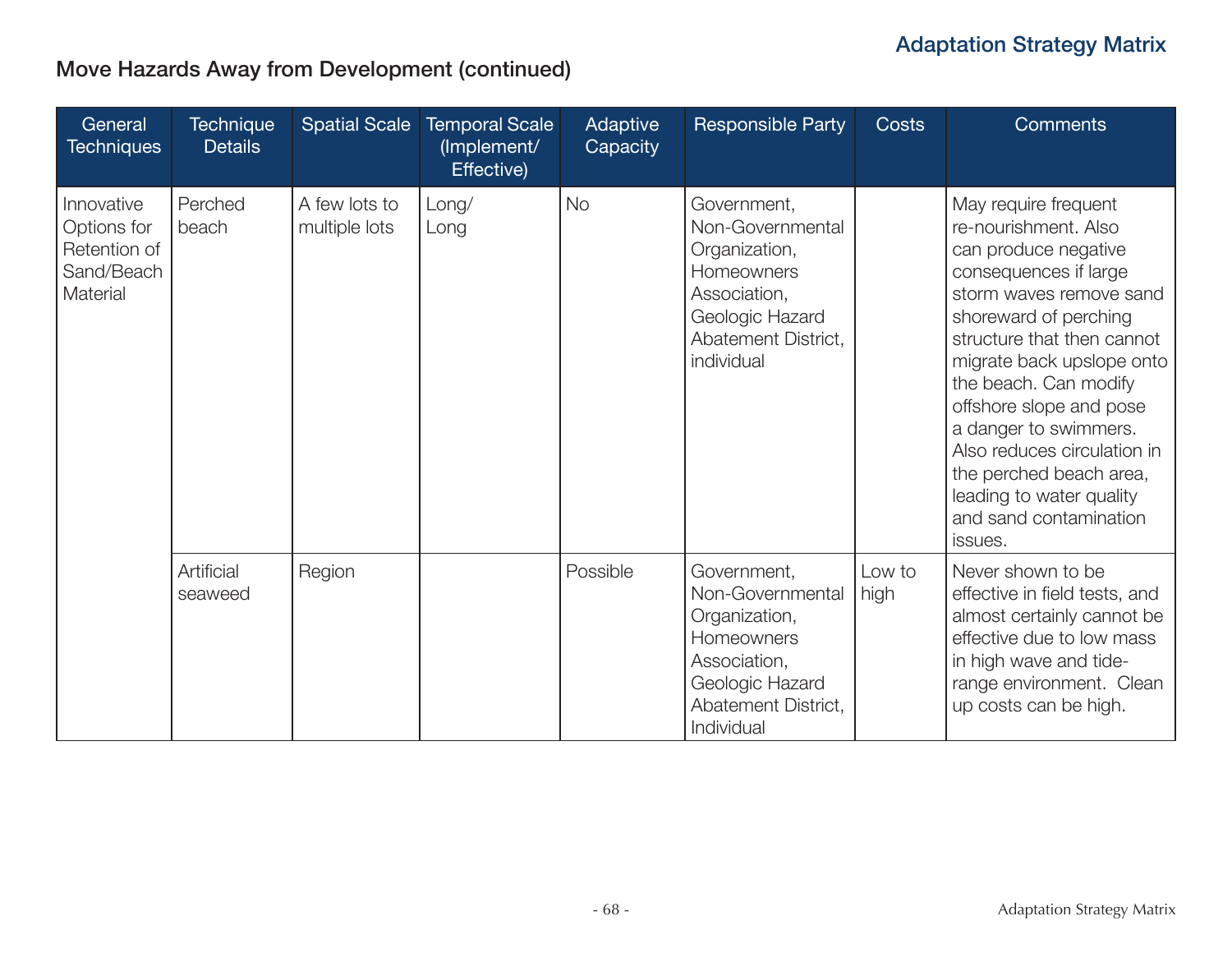| General<br><b>Techniques</b>                                        | <b>Technique</b><br><b>Details</b> | <b>Spatial Scale</b>            | <b>Temporal Scale</b><br>(Implement/<br>Effective) | Adaptive<br>Capacity | <b>Responsible Party</b>                                                                                                               | <b>Costs</b>               | <b>Comments</b>                                                                                                                                                                                                                                                                                                       |
|---------------------------------------------------------------------|------------------------------------|---------------------------------|----------------------------------------------------|----------------------|----------------------------------------------------------------------------------------------------------------------------------------|----------------------------|-----------------------------------------------------------------------------------------------------------------------------------------------------------------------------------------------------------------------------------------------------------------------------------------------------------------------|
| Innovative<br>Options for<br>Retention of<br>Sand/Beach<br>Material | Artificial<br>headland             | Region/<br><b>Littoral Cell</b> |                                                    | <b>No</b>            | Government                                                                                                                             | Very high                  | Complex engineering;<br>experimental effort.<br>Likely to be effective and<br>feasible if designed to<br>function like a groin or<br>jetty. Public opposition to<br>structures, especially ones<br>that impact beach access<br>or surfing, is an issue that<br>needs to be solved.                                    |
|                                                                     | Delta<br>augmentation              | Region/<br><b>Littoral Cell</b> |                                                    | Possible             | Government                                                                                                                             | Very<br>high to<br>extreme | Complex engineering;<br>experimental effort<br>unproven in practice.<br>Would require large<br>additions of material<br>spread over large area,<br>and may require multiple<br>additions of material.                                                                                                                 |
|                                                                     | <b>Active Beach</b><br>dewatering  | A few lots to<br>multiple lots  | Short to<br>moderate/<br>As long as<br>continued   | Yes                  | Government,<br>Non-Governmental<br>Organization,<br>Homeowners<br>Association,<br>Geologic Hazard<br>Abatement District,<br>Individual | Moderate                   | Principle is sound. Would<br>be a localized effort. Only<br>financially feasible if co-<br>located with other active<br>dewatering, such as<br>desalination plants. May<br>have consequences on<br>other beach communities<br>downcoast. No long-<br>term results known in<br>the reviewed engineering<br>literature. |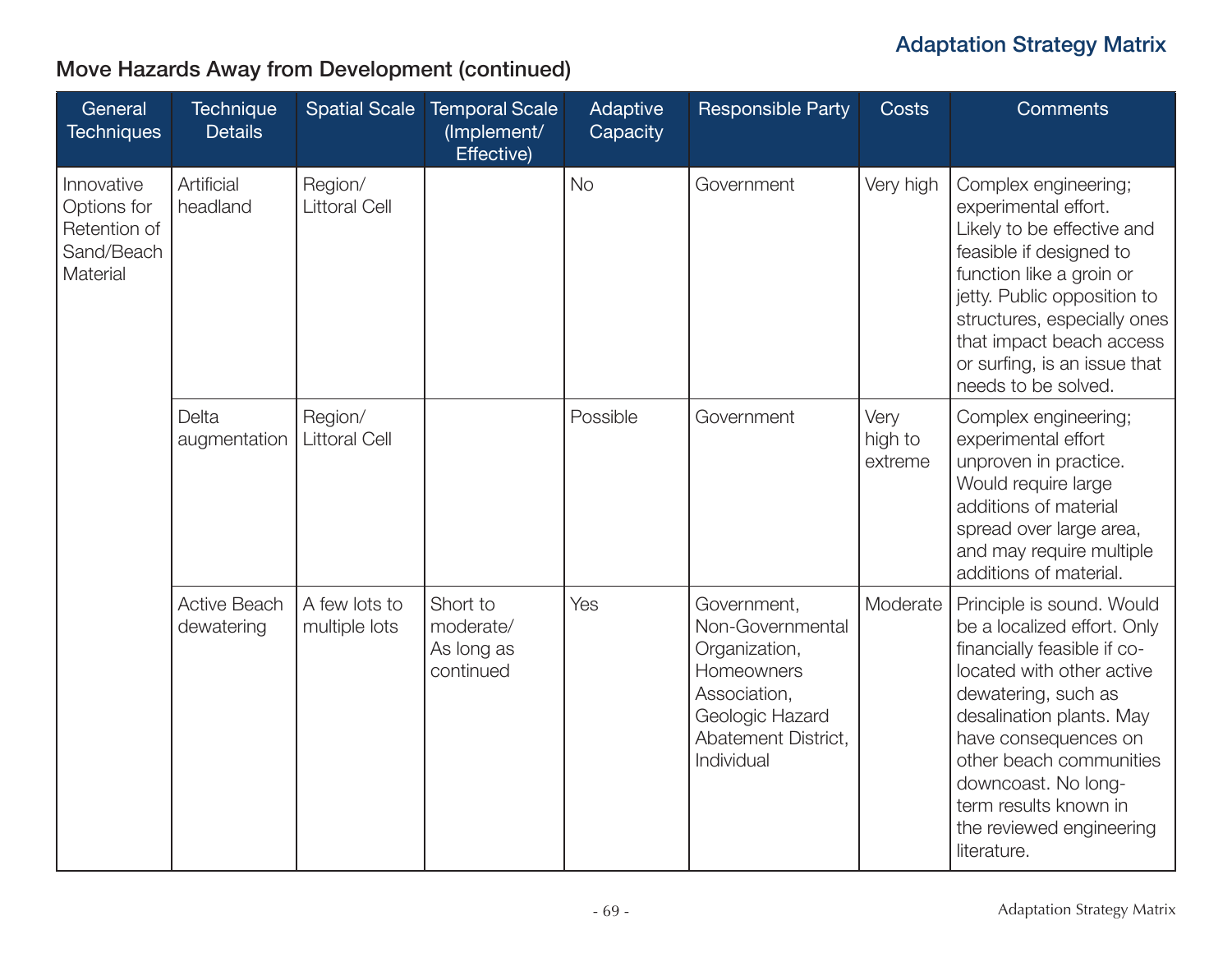| General<br><b>Techniques</b>                                        | <b>Technique</b><br><b>Details</b> | <b>Spatial Scale</b>            | <b>Temporal Scale</b><br>(Implement/<br>Effective) | Adaptive<br>Capacity | <b>Responsible Party</b>                                                                                                               | <b>Costs</b>         | <b>Comments</b>                                                                                                                                                                                                                                                                                                                                                                             |
|---------------------------------------------------------------------|------------------------------------|---------------------------------|----------------------------------------------------|----------------------|----------------------------------------------------------------------------------------------------------------------------------------|----------------------|---------------------------------------------------------------------------------------------------------------------------------------------------------------------------------------------------------------------------------------------------------------------------------------------------------------------------------------------------------------------------------------------|
| Innovative<br>Options for<br>Retention of<br>Sand/Beach<br>Material | Passive<br>beach<br>dewatering     | A few lots to<br>multiple lots  | Short/<br>As long as<br>maintained                 | Yes                  | Government,<br>Non-Governmental<br>Organization,<br>Homeowners<br>Association,<br>Geologic Hazard<br>Abatement District,<br>Individual | Low                  | Passive beach<br>dewatering has never<br>been successfully<br>demonstrated.                                                                                                                                                                                                                                                                                                                 |
|                                                                     | Floating<br>breakwaters            | Region/<br><b>Littoral Cell</b> | Short to<br>moderate/<br>Moderate                  | Slightly             | Government                                                                                                                             | High                 | Complex engineering,<br>but proven principle.<br>Most uses have been for<br>temporary protection or<br>ship deployment.                                                                                                                                                                                                                                                                     |
|                                                                     | Multi-<br>purpose<br>reefs         | Region/<br><b>Littoral Cell</b> | Long/<br>Moderate to<br>long                       | <b>No</b>            | Government                                                                                                                             | High to<br>very high | Complex engineering;<br>experimental efforts. Costs<br>to remove have proven to<br>be very high (i.e., Pratte's<br>Reef). Engineering criteria<br>conflict for dual-use<br>surfing-shore protection<br>reefs because of high tide<br>range in CA. Reef must<br>be low to enable surfing at<br>most tide elevations, but<br>high to protect property<br>during high wave and tide<br>events. |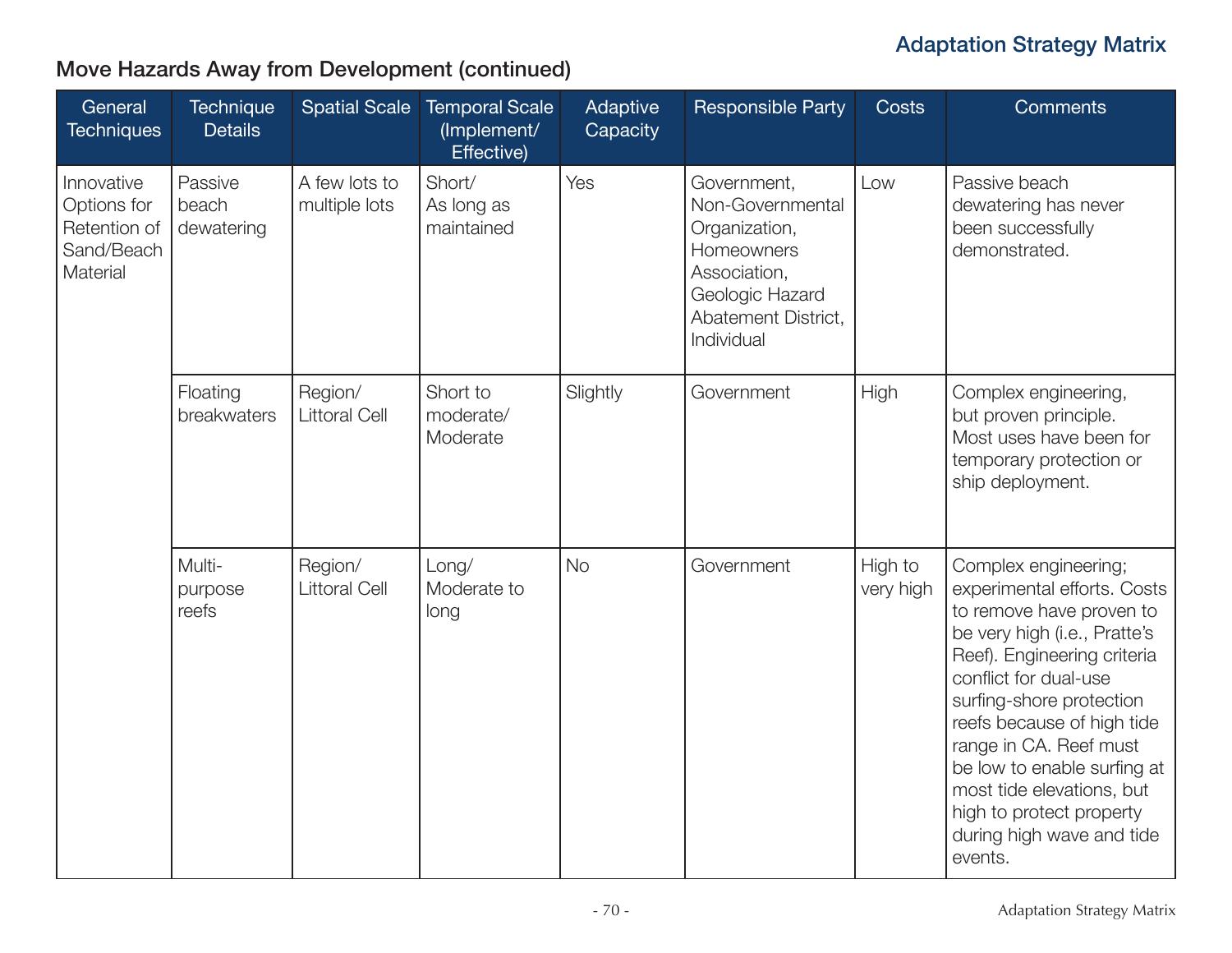## Barriers between Hazards and Development

| General<br><b>Techniques</b> | <b>Technique</b><br><b>Details</b> | <b>Spatial Scale</b> | <b>Temporal Scale</b><br>(Implement/<br>Effective) | Adaptive<br>Capacity                     | <b>Responsible Party</b>                                                                                                               | <b>Costs</b>        | <b>Comments</b>                                                                                                                                                                                                                                               |
|------------------------------|------------------------------------|----------------------|----------------------------------------------------|------------------------------------------|----------------------------------------------------------------------------------------------------------------------------------------|---------------------|---------------------------------------------------------------------------------------------------------------------------------------------------------------------------------------------------------------------------------------------------------------|
| Revetments                   | Rock                               | One or more<br>lots  | Moderate/<br>Moderate                              | Possible if<br>part of initial<br>design | Government,<br>Non-Governmental<br>Organization,<br>Homeowners<br>Association,<br>Geologic Hazard<br>Abatement District,<br>Individual | High                | High impact on beach<br>areas short and long-term,<br>including passive erosion.<br>Changes habitat along a<br>sandy shoreline. Public<br>opposition to structures,<br>especially ones that<br>impact beach access is<br>an issue that needs to be<br>solved. |
|                              | Concrete<br>units                  | One or more<br>lots  | Moderate/<br>Moderate                              | Possible if<br>part of initial<br>design | Government,<br>Non-Governmental<br>Organization,<br>Homeowners<br>Association,<br>Geologic Hazard<br>Abatement District,<br>Individual | High                | High impact on beach<br>areas short and long-term,<br>including passive erosion.<br>Changes habitat along<br>a sandy shoreline. Also,<br>public opposition (see<br>above).                                                                                    |
|                              | Gabions                            | One or more<br>lots  | Moderate/<br>Short                                 | Possible, but<br>not likely              | Government,<br>Non-Governmental<br>Organization,<br>Homeowners<br>Association,<br>Geologic Hazard<br>Abatement District,<br>Individual | Moderate<br>to high | High impact on beach<br>areas short and long-term,<br>including passive erosion.<br>Changes habitat along<br>a sandy shoreline. Poor<br>long-term performance<br>due to weaknesses in<br>netting. Also, public<br>opposition (see above).                     |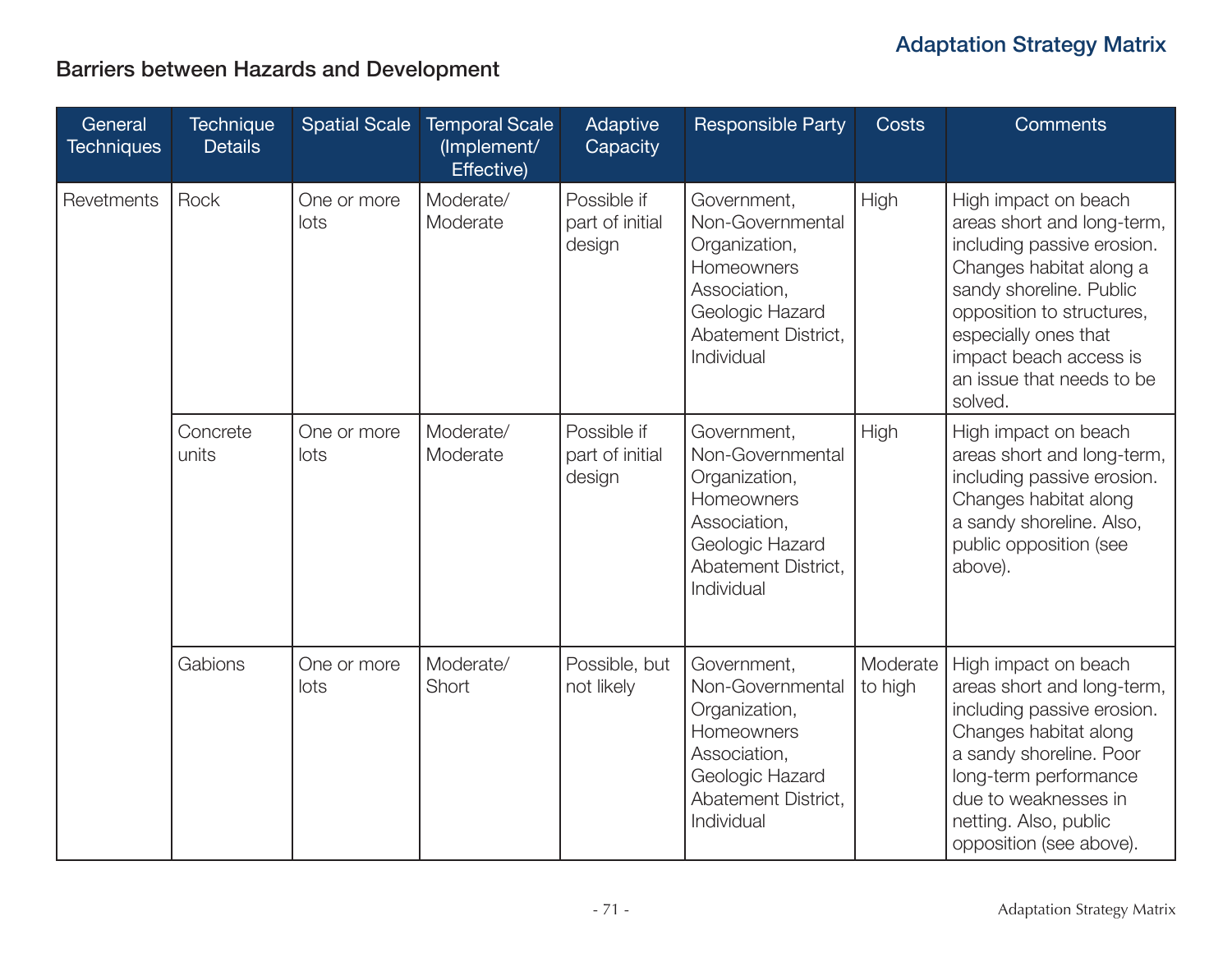## Barriers between Hazards and Development (continued)

| General<br><b>Techniques</b> | <b>Technique</b><br><b>Details</b> | <b>Spatial Scale</b> | <b>Temporal Scale</b><br>(Implement/<br>Effective) | Adaptive<br>Capacity                     | <b>Responsible Party</b>                                                                                                               | <b>Costs</b> | <b>Comments</b>                                                                                                             |
|------------------------------|------------------------------------|----------------------|----------------------------------------------------|------------------------------------------|----------------------------------------------------------------------------------------------------------------------------------------|--------------|-----------------------------------------------------------------------------------------------------------------------------|
| <b>Seawalls</b>              | Vertical tie-<br>back walls        | One or more<br>lots  | Moderate/<br>Moderate                              | Possible if<br>part of initial<br>design | Government,<br>Non-Governmental<br>Organization,<br>Homeowners<br>Association,<br>Geologic Hazard<br>Abatement District,<br>Individual | <b>High</b>  | Low initial impact on<br>beach, high long-term<br>passive-erosion impact.<br>Also, public opposition<br>(see above).        |
|                              | Gravity walls                      | One or more<br>lots  | Moderate/<br>Moderate                              | Possible if<br>part of initial<br>design | Government,<br>Non-Governmental<br>Organization,<br>Homeowners<br>Association,<br>Geologic Hazard<br>Abatement District,<br>Individual | High         | High impact on beach<br>areas short and long-term,<br>including passive erosion.<br>Also, public opposition<br>(see above). |
|                              | Cantilever<br>walls                | One or more<br>lots  | Moderate/<br>Moderate                              | Possible if<br>part of initial<br>design | Government,<br>Non-Governmental<br>Organization,<br>Homeowners<br>Association,<br>Geologic Hazard<br>Abatement District,<br>Individual | High         | Low initial impact on<br>beach, high long-term<br>passive-erosion impact.<br>Also, public opposition<br>(see above).        |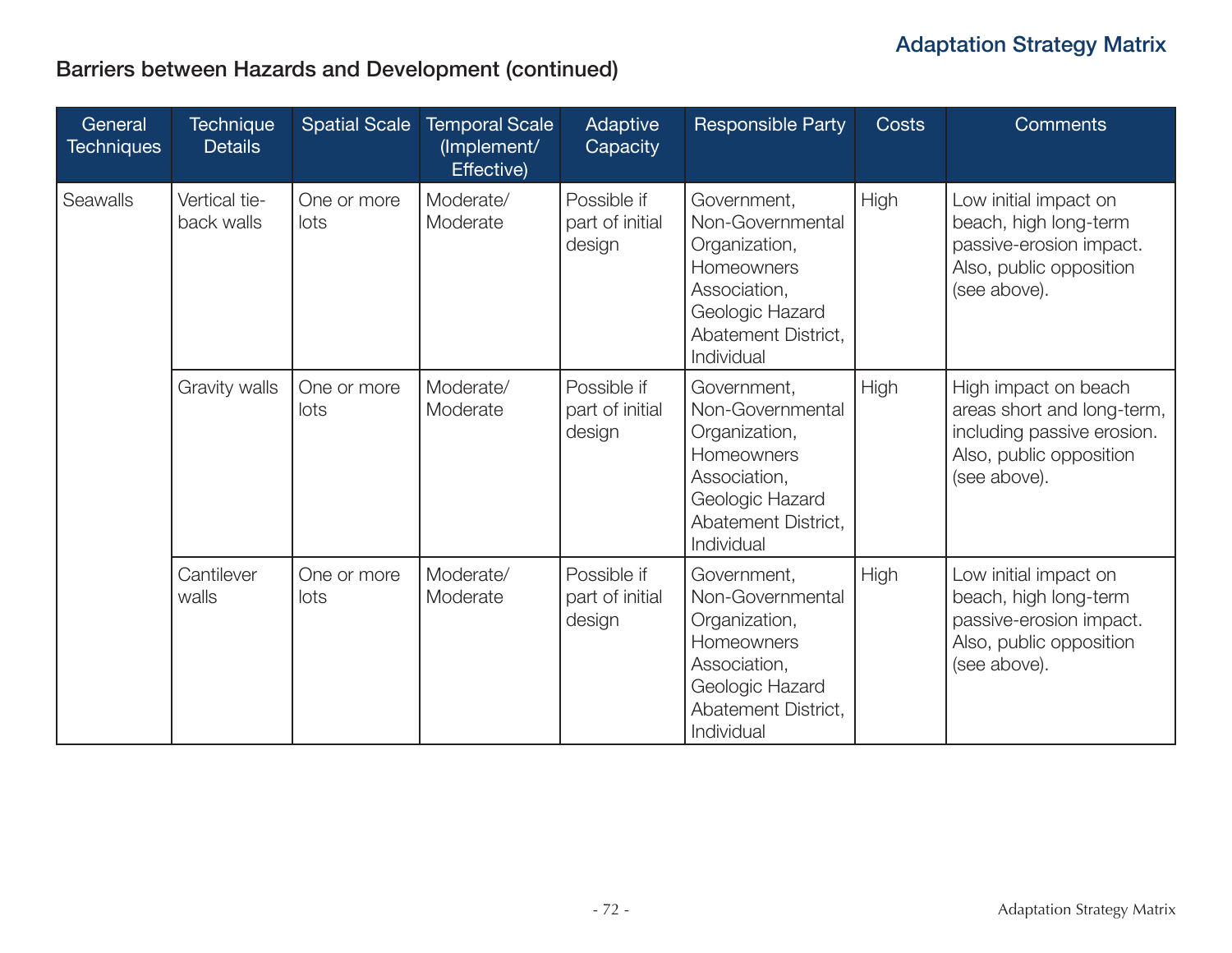# Barriers between Hazards and Development (continued)

| General<br><b>Techniques</b> | <b>Technique</b><br><b>Details</b>    | <b>Spatial Scale</b> | <b>Temporal Scale</b><br>(Implement/<br>Effective) | Adaptive<br>Capacity | <b>Responsible Party</b>                                                                                                               | Costs  | <b>Comments</b>                                                                                                                                                                                                                                             |
|------------------------------|---------------------------------------|----------------------|----------------------------------------------------|----------------------|----------------------------------------------------------------------------------------------------------------------------------------|--------|-------------------------------------------------------------------------------------------------------------------------------------------------------------------------------------------------------------------------------------------------------------|
| Miscellaneous                | <b>Native</b><br>vegetation           | One or more<br>lots  | Short/<br>As long as<br>continued                  | Yes                  | Government,<br>Non-Governmental<br>Organization,<br>Homeowners<br>Association,<br>Geologic Hazard<br>Abatement District,<br>Individual | Low    | Not useful by itself on<br>the CA moderate-wave<br>energy and high tide-<br>range coast. Normally<br>used as part of a larger<br>sand nourishment<br>project to stabilize back<br>shore.                                                                    |
|                              | Sea cave fills                        | One or more<br>lots  | Moderate/<br>Moderate                              | <b>No</b>            | Government,<br>Non-Governmental<br>Organization,<br>Homeowners<br>Association,<br>Geologic Hazard<br>Abatement District,<br>Individual | Low to | Can slow erosion<br>moderate   in areas with bluff<br>undercutting or cave<br>formation. Proven<br>feasible and cost<br>effective. Low initial<br>impact on beach, high<br>long-term passive-<br>erosion impact. Also,<br>public opposition (see<br>above). |
|                              | Surface &<br>ground water<br>controls | One or more<br>lots  | Short/<br>As long as<br>continued                  | Yes                  | Government,<br>Non-Governmental<br>Organization,<br>Homeowners<br>Association,<br>Geologic Hazard<br>Abatement District,<br>Individual | Low    | Normally used as part of<br>a larger project. Proven<br>feasible and effective<br>(even necessary) to<br>reduce or prevent<br>sudden cliff collapse.<br>Not usually considered<br>a form of beach sand<br>erosion control.                                  |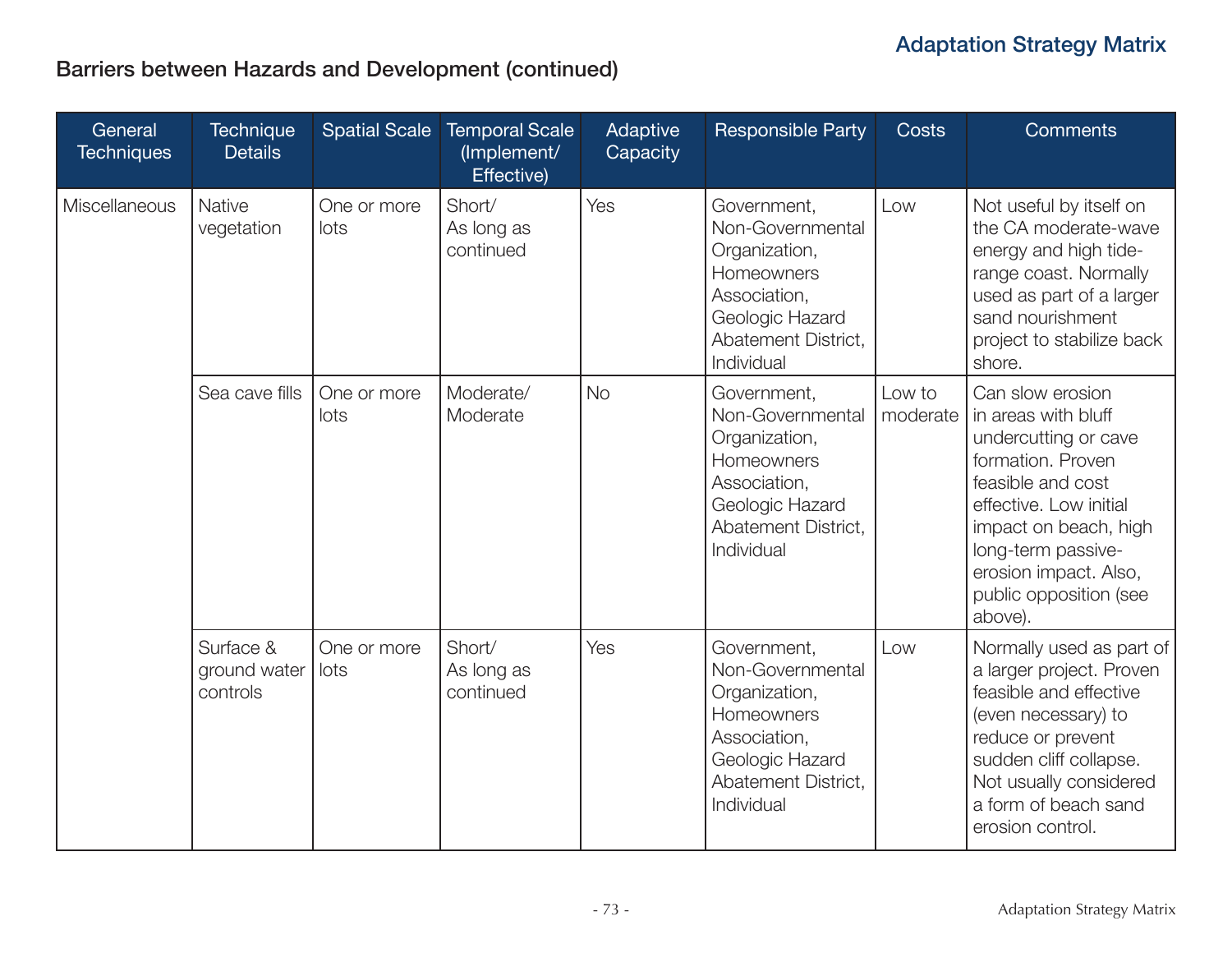#### Flood Protection

| General<br><b>Techniques</b>  | <b>Technique</b><br><b>Details</b> | <b>Spatial Scale</b>     | <b>Temporal Scale</b><br>(Implement/<br><b>Effective</b> )      | Adaptive<br>Capacity                      | <b>Responsible Party</b> | <b>Costs</b>       | <b>Comments</b>                                                                                                                                                                                                   |
|-------------------------------|------------------------------------|--------------------------|-----------------------------------------------------------------|-------------------------------------------|--------------------------|--------------------|-------------------------------------------------------------------------------------------------------------------------------------------------------------------------------------------------------------------|
| <b>Building</b><br>Protection | Elevate<br>structure               | Individual<br>structures | Moderate/<br>$Long-term -$<br>Lessen with<br>rising sea level   | Not unless<br>part of initial<br>design   | <b>Building Owner</b>    | Low to<br>Moderate | Elevation can provide<br>protection from flood<br>water if building is high<br>enough. Often includes<br>lower stories with<br>break-away walls that<br>can become floating<br>debris.                            |
|                               | Sand Bags                          | Individual<br>structures | Short term/<br>$Long-term -$<br>lessen with<br>rising sea level | Height will<br>depend on<br>bag stability | <b>Building Owner</b>    | Low                | Sand bagging can<br>provide short-term<br>protection. Requires<br>warning of impending<br>flood and ability for<br>rapid response prior<br>to the flood event.<br>Interrupts building<br>access while in use.     |
|                               | <b>Storm</b><br>shutters           | Individual<br>structures | Moderate/<br>Long-term                                          | Moderate                                  | <b>Building Owner</b>    | Low                | Storm shutters can<br>be available to cover<br>all openings (normally<br>doors and windows).<br>Requires warning of<br>impending flood to<br>secure all entrances.<br>Interrupts building<br>access while in use. |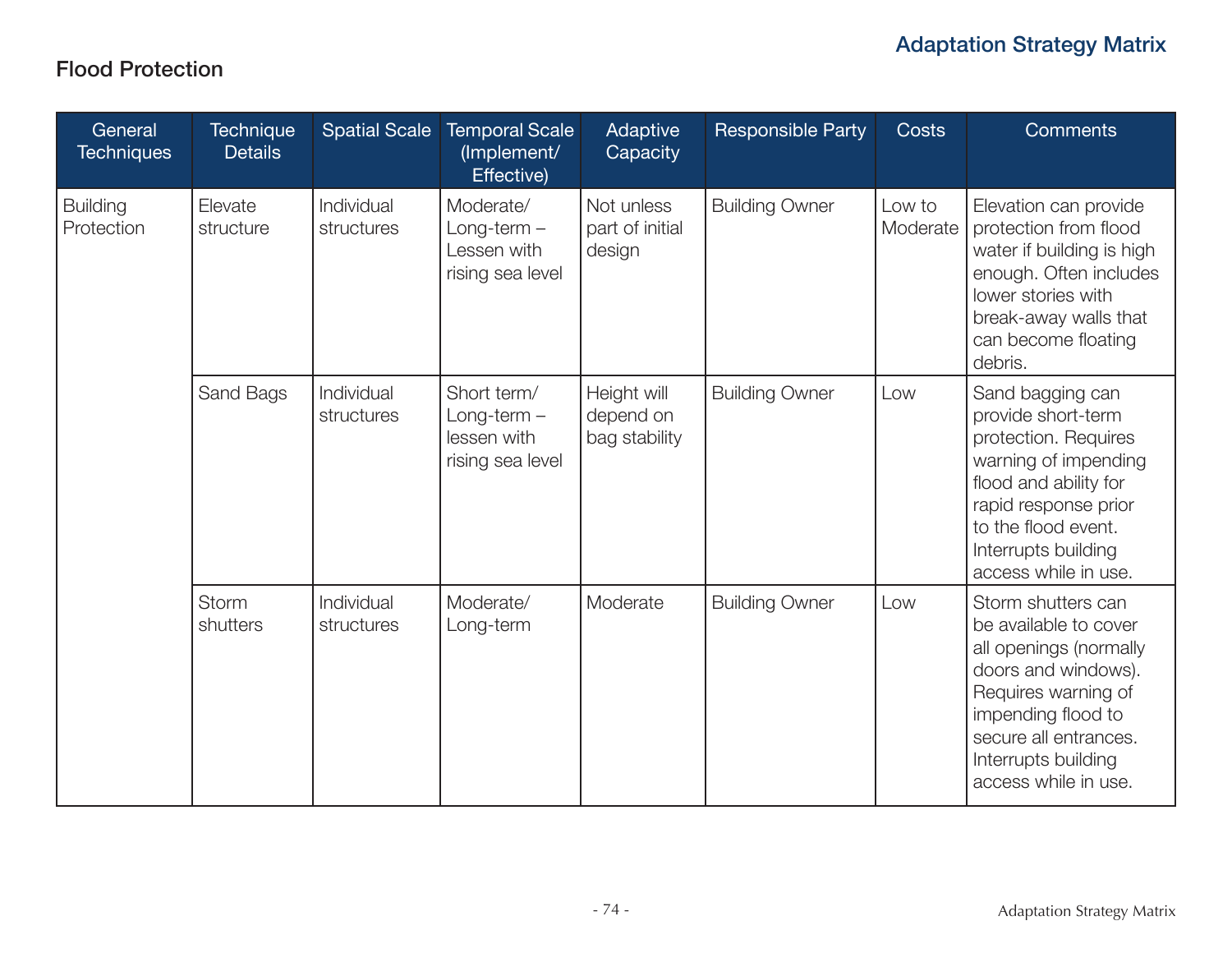## Flood Protection (continued)

| General<br><b>Techniques</b> | <b>Technique</b><br><b>Details</b> |                          | Spatial Scale   Temporal Scale<br>(Implement/<br>Effective) | Adaptive<br>Capacity             | <b>Responsible Party</b>                      | <b>Costs</b>       | <b>Comments</b>                                                                                                                                                        |
|------------------------------|------------------------------------|--------------------------|-------------------------------------------------------------|----------------------------------|-----------------------------------------------|--------------------|------------------------------------------------------------------------------------------------------------------------------------------------------------------------|
| Electrical<br>Equipment      | Elevation                          | Individual<br>structures | Short term/<br>Long-term                                    | Depends<br>on building<br>height | <b>Building Owner</b><br><b>Building Code</b> | Low                | Elevation of electrical<br>equipment can insure<br>continuity of power<br>during and after a flood<br>provided equipment can<br>be located higher than<br>flood levels |
|                              | Vaults                             | Individual<br>structures | Short-term/<br>Long-term                                    | None                             | <b>Building Owner</b>                         | Low to<br>Moderate | Vaults would protect<br>electrical equipment<br>from flooding;<br>would need routine<br>maintenance to insure<br>effectiveness when<br>needed.                         |
|                              | Pumps                              | Individual<br>structures | Short-term/<br>Moderate                                     | None                             | <b>Building Owner</b>                         | Moderate           | Useful to remove flood<br>waters from sensitive<br>areas. Require a reliable<br>power source and<br>location to which water<br>can be pumped.                          |